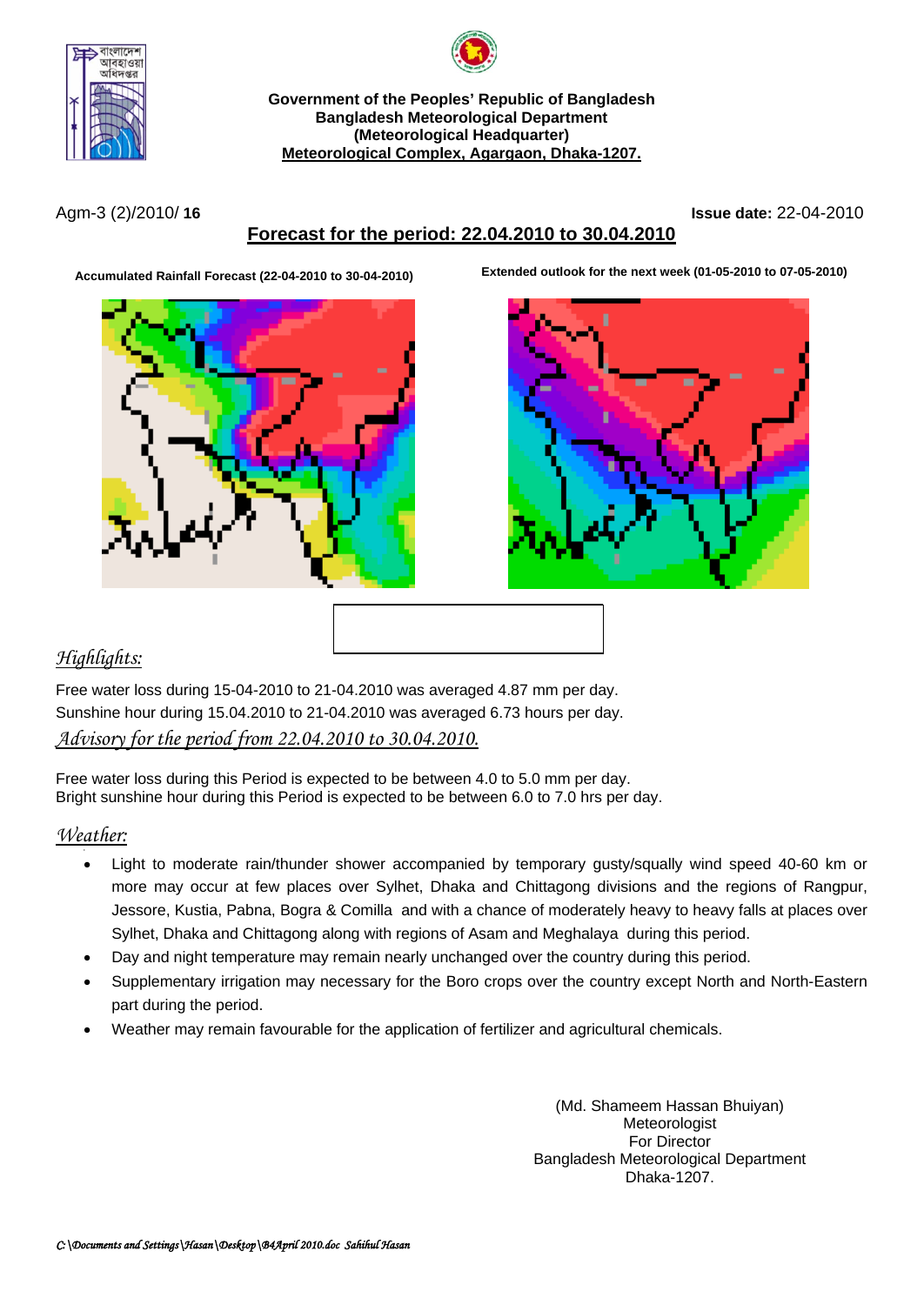#### **Bengali Version**

#### **Forecast for the period: 22.04.2010 to 30.04.2010**

**Accumulated Rainfall Forecast (22-04-2010 to 30-04-2010) Extended outlook for the next week (01-05-2010 to 07-05-2010)**



## cüwb ^ewkó" mgnt-

ev®úxfe‡bi ^wbK Mo 15-04-2010Bs † ‡K 21-04-2010 Bs ch<sup>e</sup>\$4.87 wgtwgt wQj | mhfKiy Ku‡ji ‰ubK Mo 15-04-2010 Bs t\_‡K 21-04-2010 Bs ch<sup>®</sup>s-6.73 N›Uv wQj |

# ceffimt- 22-04-2010 Bs t\_tK 30-04-2010 Bs ch<sup>®</sup>j

2010 Bs mv‡ji GwcÖj gv‡mi G mg‡q ev®úxfe‡bi ˆ`wbK Mo gvb 4.0 wgtwgt †\_‡K 5.0 wgtwgt \_vK‡Z cv‡i| 2010 Bs mv‡ji GwcÖj gv‡mi G mg‡q mßv‡ni mhfKiYKv‡ji ^`wbK Mo gvb 6.0 N›Uv †\_‡K 7.0 N›Uv \_vK‡Z cv‡i|

## Avenvl qvt-

- G mߢn wm‡jU, XvKv I PUMÖg wefwMmn iscyi, h‡kvi,Kwóqv e¸ov, cvebv I Kwgj¥A‡ji wKQzwKQz~¢tb Ges ‡`‡ki Ab¨Î `ÕGK ¯'u‡b N›Uvq 40-60 wKtwgt ev Avil AwaK ‡e‡M `gKv A\_ev S‡ov nvlgwmn ewó / eRª ewó n‡Z cu‡i| †mB mv‡ wm‡jU, XvKv I PUMÖg wefv‡Mi `ÕGK ~'vbmn Avmvg/†gNvjq A‡j gvSvix ai‡bi fvix n‡Z fvix el\$Yi m¤¢ebv i‡q‡Q|
- G mßv‡ni w`‡bi I iv‡Zi ZvcgvÎv cÖq AcwiewZZ cv‡i|
- G mߢn†tki DËi I DËi ce $\hat{\mathbb{P}}$ i eïwZZ ‡tki Abî †ev‡iv k†m¨m¤úiK †m‡Pi cÖqvRb n‡Z cv‡i|
- G mßv‡ni Avenvl qv mvi I Kwl ivmvqwbK `è¨ cÜqv‡Mi Dc‡hvMx \_vK‡Z cv‡i |

(tgvt kvgxg nvmvb fBqv) Avenv<sub>I</sub> qwe cwiPvj‡Ki c‡¶ evsjv‡`k AvenvIqv Awa`ßi, XvKv-1207|